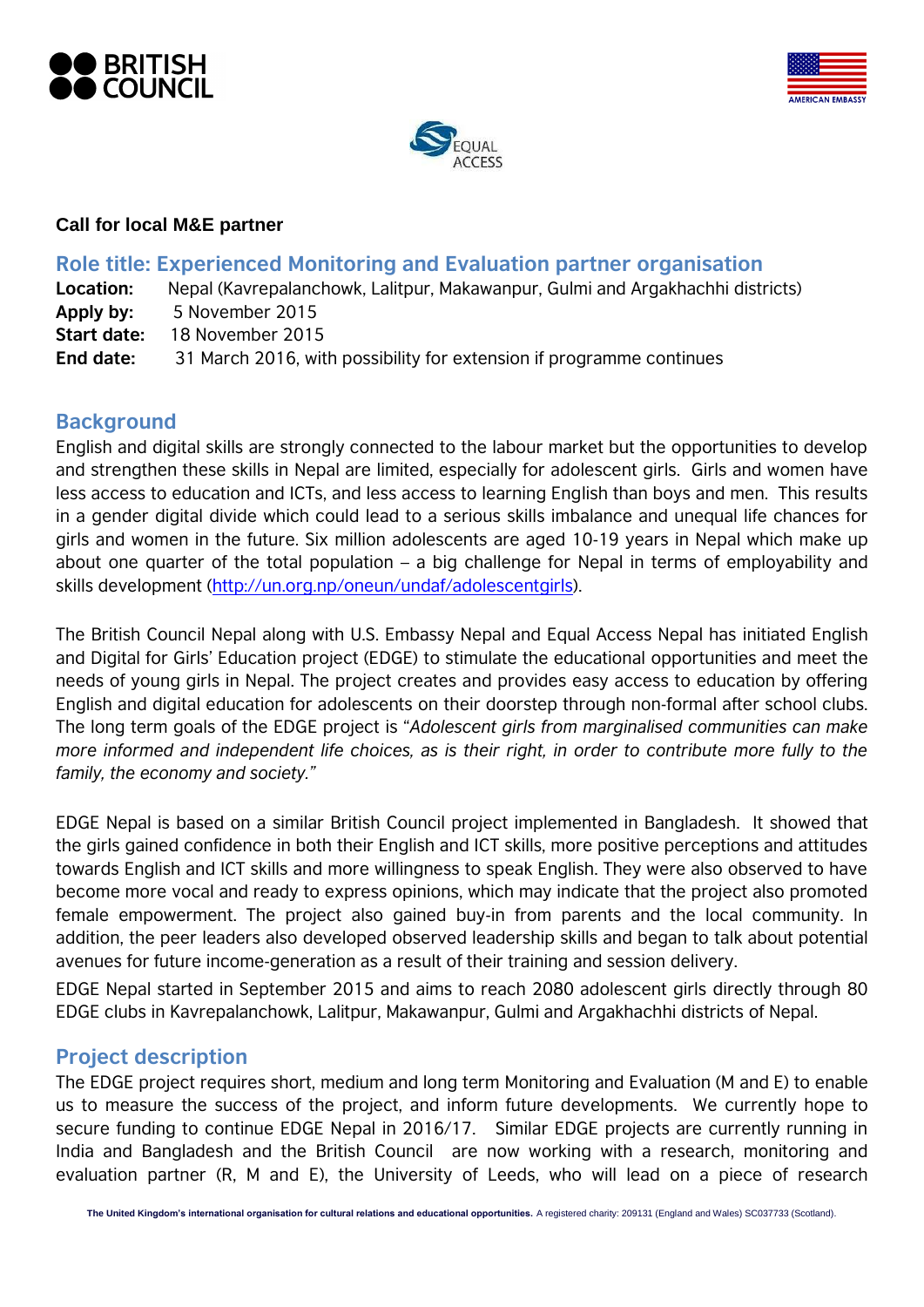(Bangladesh only), and develop a monitoring and evaluation framework and tools for the regional programme (Bangladesh, India and Nepal).

In order to enable the M and E to be completed on the ground, we are looking for a local partner organisation in Nepal to work remotely with the University of Leeds, and deliver the local outputs for this part of the project. **We require these partners to have some experience of M and E**, however, Leeds will also work with the local partner organisation to develop their strengths in this field.

## **Purpose of the Monitoring and Evaluation**

The purpose of the monitoring and evaluation is to identify whether the programme addresses the identified problems mentioned in the theory of change (ToC) - see attached and if the EDGE outcomes have been achieved.

The project aims to develop English, Digital and 21st century skills of young girls of rural Nepal through a non-formal education model, using peer-leaders to support learning. As a result, in the longer term, the participating girls will have access to information and opportunities which enable them to develop self- confidence, enhance their status in family and community, improve performance in formal school, delay date of marriage and be more aware on their choices and rights.

## **Activities**

- 1. Participate in a 2 day meeting in Nepal in November 2015, (provisionally 23 $rd$  and 24 $th$ ) with a member of Leeds University M and E team to develop the local plan for M and E, the outcomes of this meeting including: shared agreement about focus and form of M&E, agreement on shared development of M and E instruments and agreement on realistic timelines
- 2. Further develop M and E skills by actively participating in a capacity development workshop organised by British Council and the lead research organization (The University of Leeds)
- 3. Translate all necessary tools developed by the lead research organization
- 4. Collect, translate and collate data, analyse the trends, provide a summary report with recommendations, working with the University of Leeds

#### **Timeframe**

Applications received by: 6 November. Contracts signed by: 18 November In-country workshop: 23<sup>rd</sup> and 24<sup>th</sup> November

The monitoring team will be expected to provide outputs by the deadlines defined in the initial November meeting with Leeds partners and British Council. These deadlines will fall between the project start date of 18 November 2015 and end date of 31 March 2016.

The number of days work required will be negotiated during the in-country workshop.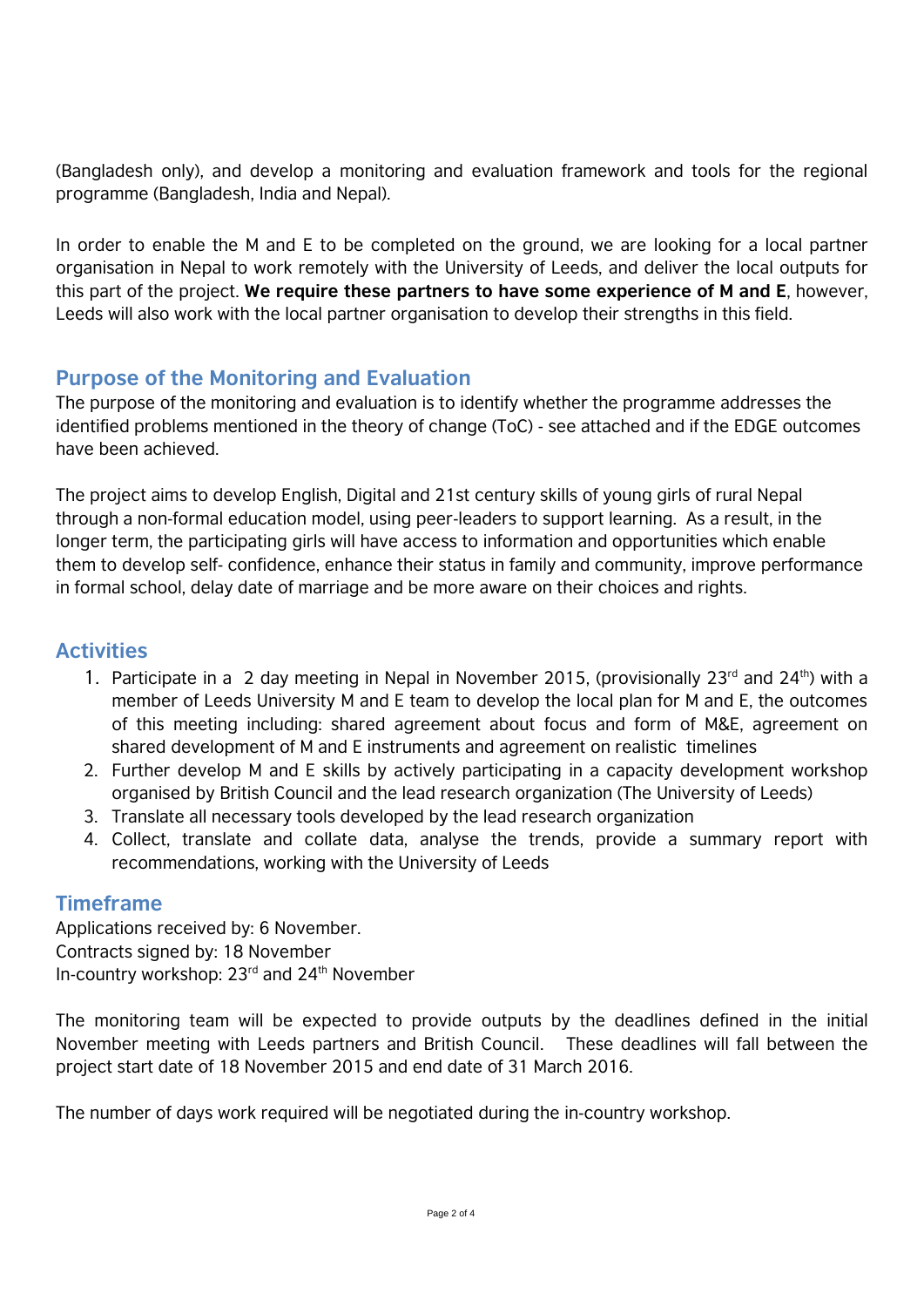## **Team composition**

As the project is aimed at girls, we expect the proposed team to be balanced in terms of male to female ratio, and to include some female members who will do field research.

### **Outputs**

The monitoring team is expected to deliver the following outputs: NB. Schedule shows estimated timeframe only.

| <b>Outputs</b>                                               | <b>Schedule</b>   |
|--------------------------------------------------------------|-------------------|
| Work plan and detailed budget based on the agreed            | Dec 2015          |
| Terms of References (ToRs) - to outline the agreed scope     |                   |
| of work within 2 weeks of commencement.                      |                   |
| <b>Translated M&amp;E tools</b>                              | Dec 2015          |
|                                                              |                   |
| Description of activities – a descriptive report of 'what we |                   |
| did' and how much it cost                                    |                   |
| 1. Progress report                                           | Mid Jan 2016      |
| 2. Final Descriptive report                                  | <b>March 2016</b> |
| Data analysis report: which must include :                   | <b>March 2016</b> |
| Records of the data collected in the format                  |                   |
| prescribed by the tool used (this may be hard copy,          |                   |
| audio-visual etc)                                            |                   |
| Data analysis                                                |                   |
| Recommendations made to and discussed with                   |                   |
| Leeds. Note: Leeds will collate and have editorial           |                   |
| control over data for the three countries involved           |                   |
| in the project. From this, Leeds will provide the M          |                   |
| and E data with recommendations for future                   |                   |
| change.                                                      |                   |
| A critical reflection on the process of R, M and E, and      | <b>March 2016</b> |
| lessons learned which should include: What we have           |                   |
| learned about the process from doing it- how we might        |                   |
| adjust it next time                                          |                   |

# **Qualifications and experience required for experts put forward** *Essential*

- Experience of developing effective data collection tools for M and E
- Experience of conducting field research in remote areas
- Experience of data analysis and report writing / production
- Fluent in written and spoken English and Nepali